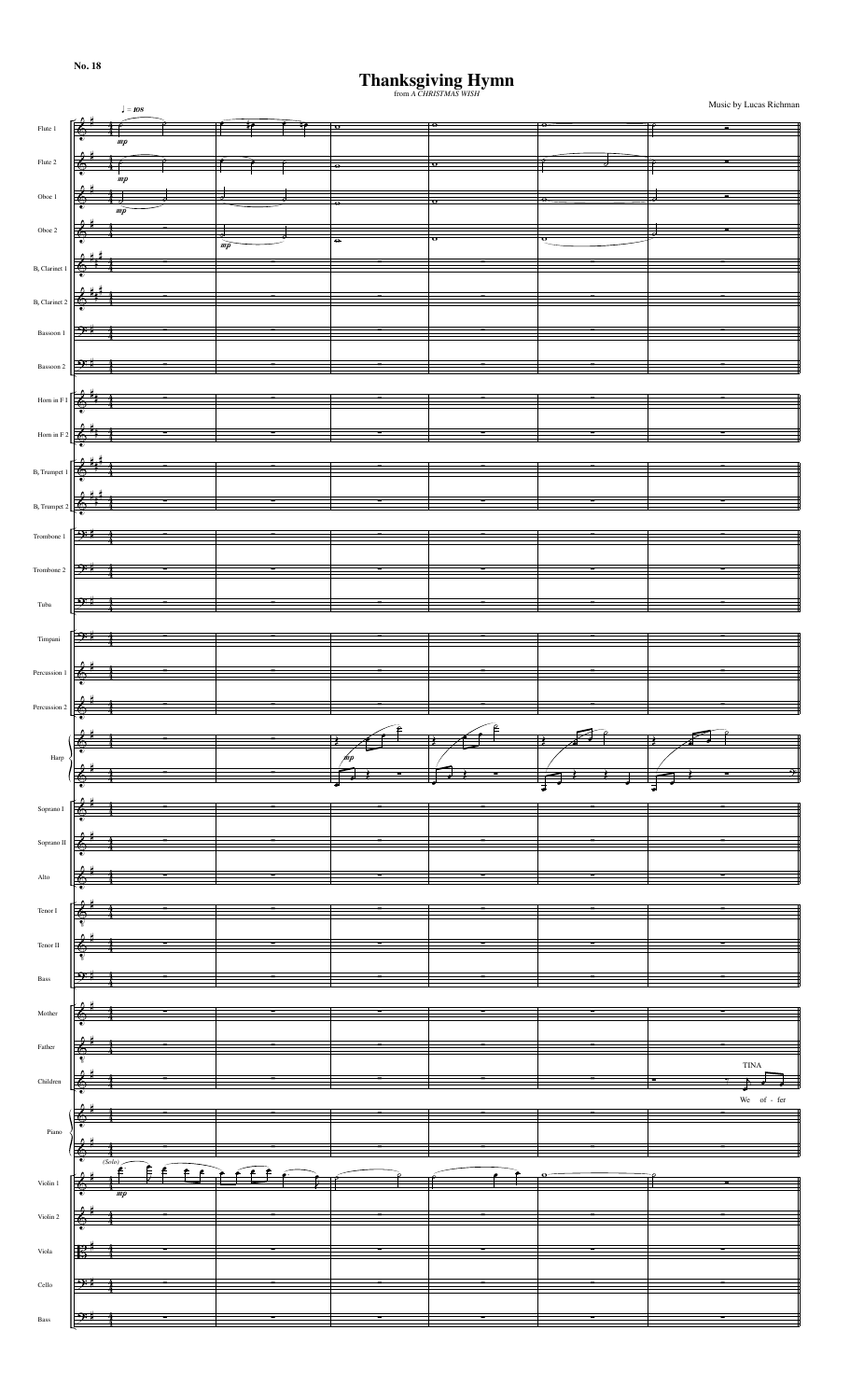|                                                                                                   | $\begin{array}{ c c }\hline \textbf{8} & \textbf{1} & \textbf{1} & \textbf{1} & \textbf{1} & \textbf{1} & \textbf{1} \\ \hline \textbf{F1.1} & \textbf{1} & \textbf{1} & \textbf{1} & \textbf{1} & \textbf{1} & \textbf{1} & \textbf{1} & \textbf{1} \\ \hline \textbf{0} & \textbf{0} & \textbf{0} & \textbf{0} & \textbf{1} & \textbf{1} & \textbf{1} & \textbf{1} & \textbf{1} & \textbf{1} \\ \hline \textbf{0} & \textbf{0}$ |                                                                                                                                                                                                                                                                                                                                                          |                                                  |   |                              |                               |
|---------------------------------------------------------------------------------------------------|-----------------------------------------------------------------------------------------------------------------------------------------------------------------------------------------------------------------------------------------------------------------------------------------------------------------------------------------------------------------------------------------------------------------------------------|----------------------------------------------------------------------------------------------------------------------------------------------------------------------------------------------------------------------------------------------------------------------------------------------------------------------------------------------------------|--------------------------------------------------|---|------------------------------|-------------------------------|
|                                                                                                   |                                                                                                                                                                                                                                                                                                                                                                                                                                   |                                                                                                                                                                                                                                                                                                                                                          |                                                  |   |                              |                               |
| $\operatorname{Fl.2}$                                                                             |                                                                                                                                                                                                                                                                                                                                                                                                                                   | $\mathcal{E}$ and $\mathcal{E}$ and $\mathcal{E}$ are the set of $\mathcal{E}$                                                                                                                                                                                                                                                                           |                                                  |   |                              |                               |
|                                                                                                   |                                                                                                                                                                                                                                                                                                                                                                                                                                   | $0b.1$ $\frac{1}{\sqrt{2}}$                                                                                                                                                                                                                                                                                                                              |                                                  |   |                              |                               |
|                                                                                                   |                                                                                                                                                                                                                                                                                                                                                                                                                                   |                                                                                                                                                                                                                                                                                                                                                          |                                                  |   |                              |                               |
|                                                                                                   |                                                                                                                                                                                                                                                                                                                                                                                                                                   | $0b.2$ $\frac{1}{2}$ $\frac{1}{2}$ $\frac{1}{2}$ $\frac{1}{2}$ $\frac{1}{2}$ $\frac{1}{2}$ $\frac{1}{2}$ $\frac{1}{2}$ $\frac{1}{2}$ $\frac{1}{2}$ $\frac{1}{2}$ $\frac{1}{2}$ $\frac{1}{2}$ $\frac{1}{2}$ $\frac{1}{2}$ $\frac{1}{2}$ $\frac{1}{2}$ $\frac{1}{2}$ $\frac{1}{2}$ $\frac{1}{2}$ $\frac{1}{2}$ $\frac{$                                    |                                                  |   |                              |                               |
|                                                                                                   |                                                                                                                                                                                                                                                                                                                                                                                                                                   |                                                                                                                                                                                                                                                                                                                                                          |                                                  |   |                              |                               |
|                                                                                                   |                                                                                                                                                                                                                                                                                                                                                                                                                                   | $\frac{1}{2}$ $\frac{1}{2}$ $\frac{1}{2}$ $\frac{1}{2}$ $\frac{1}{2}$ $\frac{1}{2}$ $\frac{1}{2}$ $\frac{1}{2}$ $\frac{1}{2}$ $\frac{1}{2}$ $\frac{1}{2}$ $\frac{1}{2}$ $\frac{1}{2}$ $\frac{1}{2}$ $\frac{1}{2}$ $\frac{1}{2}$ $\frac{1}{2}$ $\frac{1}{2}$ $\frac{1}{2}$ $\frac{1}{2}$ $\frac{1}{2}$ $\frac{1}{2}$                                      |                                                  | ÷ |                              |                               |
|                                                                                                   |                                                                                                                                                                                                                                                                                                                                                                                                                                   |                                                                                                                                                                                                                                                                                                                                                          |                                                  |   |                              |                               |
|                                                                                                   |                                                                                                                                                                                                                                                                                                                                                                                                                                   | $\frac{1}{2}$ $\frac{1}{2}$ $\frac{1}{2}$ $\frac{1}{2}$ $\frac{1}{2}$ $\frac{1}{2}$ $\frac{1}{2}$ $\frac{1}{2}$ $\frac{1}{2}$ $\frac{1}{2}$ $\frac{1}{2}$ $\frac{1}{2}$ $\frac{1}{2}$ $\frac{1}{2}$ $\frac{1}{2}$ $\frac{1}{2}$ $\frac{1}{2}$ $\frac{1}{2}$ $\frac{1}{2}$ $\frac{1}{2}$ $\frac{1}{2}$ $\frac{1}{2}$                                      |                                                  |   |                              |                               |
| $_{\rm Bsn.1}$                                                                                    | $3^{1}$                                                                                                                                                                                                                                                                                                                                                                                                                           |                                                                                                                                                                                                                                                                                                                                                          |                                                  |   |                              |                               |
|                                                                                                   |                                                                                                                                                                                                                                                                                                                                                                                                                                   |                                                                                                                                                                                                                                                                                                                                                          |                                                  |   |                              |                               |
|                                                                                                   | $Bsn.2$ $\frac{9:7}{1}$                                                                                                                                                                                                                                                                                                                                                                                                           |                                                                                                                                                                                                                                                                                                                                                          |                                                  |   |                              |                               |
|                                                                                                   |                                                                                                                                                                                                                                                                                                                                                                                                                                   |                                                                                                                                                                                                                                                                                                                                                          |                                                  |   |                              |                               |
|                                                                                                   |                                                                                                                                                                                                                                                                                                                                                                                                                                   | $H_{\rm B}$ , $\left[\frac{1}{\sqrt{2}}\right]$ , $\frac{1}{\sqrt{2}}$ , $\frac{1}{\sqrt{2}}$ , $\frac{1}{\sqrt{2}}$ , $\frac{1}{\sqrt{2}}$ , $\frac{1}{\sqrt{2}}$ , $\frac{1}{\sqrt{2}}$ , $\frac{1}{\sqrt{2}}$ , $\frac{1}{\sqrt{2}}$ , $\frac{1}{\sqrt{2}}$ , $\frac{1}{\sqrt{2}}$ , $\frac{1}{\sqrt{2}}$ , $\frac{1}{\sqrt{2}}$ , $\frac{1}{\sqrt{2$ |                                                  |   |                              |                               |
|                                                                                                   |                                                                                                                                                                                                                                                                                                                                                                                                                                   |                                                                                                                                                                                                                                                                                                                                                          |                                                  |   |                              |                               |
|                                                                                                   |                                                                                                                                                                                                                                                                                                                                                                                                                                   | $H_{11,2}$ $\left[\begin{array}{ccc} 1 & 1 \\ 1 & 1 \\ 1 & 1 \end{array}\right]$                                                                                                                                                                                                                                                                         |                                                  |   |                              |                               |
|                                                                                                   |                                                                                                                                                                                                                                                                                                                                                                                                                                   |                                                                                                                                                                                                                                                                                                                                                          |                                                  |   |                              |                               |
|                                                                                                   |                                                                                                                                                                                                                                                                                                                                                                                                                                   |                                                                                                                                                                                                                                                                                                                                                          |                                                  |   |                              |                               |
|                                                                                                   |                                                                                                                                                                                                                                                                                                                                                                                                                                   | $T_{\rm PL}$ $\frac{1}{2}$ $\frac{1}{2}$ $\frac{1}{2}$ $\frac{1}{2}$ $\frac{1}{2}$ $\frac{1}{2}$ $\frac{1}{2}$ $\frac{1}{2}$ $\frac{1}{2}$ $\frac{1}{2}$ $\frac{1}{2}$ $\frac{1}{2}$ $\frac{1}{2}$ $\frac{1}{2}$ $\frac{1}{2}$ $\frac{1}{2}$ $\frac{1}{2}$ $\frac{1}{2}$ $\frac{1}{2}$ $\frac{1}{2}$ $\frac{1}{2}$ $\$                                   |                                                  |   |                              |                               |
|                                                                                                   |                                                                                                                                                                                                                                                                                                                                                                                                                                   |                                                                                                                                                                                                                                                                                                                                                          |                                                  |   |                              |                               |
| $_{\rm Tbn.1}$                                                                                    | 7.5                                                                                                                                                                                                                                                                                                                                                                                                                               |                                                                                                                                                                                                                                                                                                                                                          |                                                  |   |                              |                               |
|                                                                                                   | P                                                                                                                                                                                                                                                                                                                                                                                                                                 |                                                                                                                                                                                                                                                                                                                                                          |                                                  |   |                              |                               |
| $_{\rm Tbn.2}$                                                                                    |                                                                                                                                                                                                                                                                                                                                                                                                                                   |                                                                                                                                                                                                                                                                                                                                                          |                                                  |   |                              |                               |
| Tba.                                                                                              | 9∺                                                                                                                                                                                                                                                                                                                                                                                                                                |                                                                                                                                                                                                                                                                                                                                                          |                                                  |   |                              |                               |
|                                                                                                   |                                                                                                                                                                                                                                                                                                                                                                                                                                   |                                                                                                                                                                                                                                                                                                                                                          |                                                  |   |                              |                               |
| Timp.                                                                                             | ∋∷                                                                                                                                                                                                                                                                                                                                                                                                                                |                                                                                                                                                                                                                                                                                                                                                          |                                                  |   |                              |                               |
|                                                                                                   |                                                                                                                                                                                                                                                                                                                                                                                                                                   |                                                                                                                                                                                                                                                                                                                                                          |                                                  |   |                              |                               |
|                                                                                                   |                                                                                                                                                                                                                                                                                                                                                                                                                                   |                                                                                                                                                                                                                                                                                                                                                          |                                                  |   |                              |                               |
|                                                                                                   | Perc. $\frac{1}{2}$                                                                                                                                                                                                                                                                                                                                                                                                               |                                                                                                                                                                                                                                                                                                                                                          |                                                  |   |                              |                               |
|                                                                                                   |                                                                                                                                                                                                                                                                                                                                                                                                                                   |                                                                                                                                                                                                                                                                                                                                                          |                                                  |   |                              |                               |
|                                                                                                   |                                                                                                                                                                                                                                                                                                                                                                                                                                   |                                                                                                                                                                                                                                                                                                                                                          |                                                  |   |                              |                               |
|                                                                                                   |                                                                                                                                                                                                                                                                                                                                                                                                                                   |                                                                                                                                                                                                                                                                                                                                                          |                                                  |   |                              |                               |
| Hp.                                                                                               |                                                                                                                                                                                                                                                                                                                                                                                                                                   |                                                                                                                                                                                                                                                                                                                                                          |                                                  |   |                              |                               |
|                                                                                                   |                                                                                                                                                                                                                                                                                                                                                                                                                                   |                                                                                                                                                                                                                                                                                                                                                          |                                                  |   |                              |                               |
|                                                                                                   |                                                                                                                                                                                                                                                                                                                                                                                                                                   |                                                                                                                                                                                                                                                                                                                                                          |                                                  |   |                              |                               |
| $\mathbf{S}.\mathbf{I}$                                                                           |                                                                                                                                                                                                                                                                                                                                                                                                                                   |                                                                                                                                                                                                                                                                                                                                                          |                                                  |   |                              |                               |
| S.II                                                                                              |                                                                                                                                                                                                                                                                                                                                                                                                                                   |                                                                                                                                                                                                                                                                                                                                                          |                                                  |   |                              |                               |
|                                                                                                   |                                                                                                                                                                                                                                                                                                                                                                                                                                   |                                                                                                                                                                                                                                                                                                                                                          |                                                  |   |                              |                               |
|                                                                                                   |                                                                                                                                                                                                                                                                                                                                                                                                                                   |                                                                                                                                                                                                                                                                                                                                                          |                                                  |   |                              |                               |
|                                                                                                   |                                                                                                                                                                                                                                                                                                                                                                                                                                   |                                                                                                                                                                                                                                                                                                                                                          |                                                  |   |                              |                               |
|                                                                                                   |                                                                                                                                                                                                                                                                                                                                                                                                                                   |                                                                                                                                                                                                                                                                                                                                                          |                                                  |   |                              |                               |
|                                                                                                   |                                                                                                                                                                                                                                                                                                                                                                                                                                   |                                                                                                                                                                                                                                                                                                                                                          |                                                  |   |                              |                               |
|                                                                                                   |                                                                                                                                                                                                                                                                                                                                                                                                                                   |                                                                                                                                                                                                                                                                                                                                                          |                                                  |   |                              |                               |
|                                                                                                   |                                                                                                                                                                                                                                                                                                                                                                                                                                   |                                                                                                                                                                                                                                                                                                                                                          |                                                  |   |                              |                               |
|                                                                                                   |                                                                                                                                                                                                                                                                                                                                                                                                                                   |                                                                                                                                                                                                                                                                                                                                                          |                                                  |   |                              |                               |
| Mother                                                                                            |                                                                                                                                                                                                                                                                                                                                                                                                                                   |                                                                                                                                                                                                                                                                                                                                                          |                                                  |   |                              |                               |
|                                                                                                   |                                                                                                                                                                                                                                                                                                                                                                                                                                   |                                                                                                                                                                                                                                                                                                                                                          |                                                  |   |                              |                               |
|                                                                                                   |                                                                                                                                                                                                                                                                                                                                                                                                                                   |                                                                                                                                                                                                                                                                                                                                                          |                                                  |   |                              |                               |
|                                                                                                   |                                                                                                                                                                                                                                                                                                                                                                                                                                   |                                                                                                                                                                                                                                                                                                                                                          |                                                  |   |                              | IJNA, TOBY, TRICIA            |
|                                                                                                   | thanks                                                                                                                                                                                                                                                                                                                                                                                                                            | for all that has been gi-ven                                                                                                                                                                                                                                                                                                                             | to us. We of - fer thanks for all we re - ceive. |   | those less                   | for - tun - ate than we<br>on |
|                                                                                                   |                                                                                                                                                                                                                                                                                                                                                                                                                                   |                                                                                                                                                                                                                                                                                                                                                          |                                                  |   | And we ac - know - ledge all |                               |
|                                                                                                   |                                                                                                                                                                                                                                                                                                                                                                                                                                   |                                                                                                                                                                                                                                                                                                                                                          |                                                  |   |                              |                               |
|                                                                                                   |                                                                                                                                                                                                                                                                                                                                                                                                                                   |                                                                                                                                                                                                                                                                                                                                                          |                                                  |   |                              |                               |
|                                                                                                   |                                                                                                                                                                                                                                                                                                                                                                                                                                   |                                                                                                                                                                                                                                                                                                                                                          |                                                  |   |                              |                               |
|                                                                                                   | p                                                                                                                                                                                                                                                                                                                                                                                                                                 |                                                                                                                                                                                                                                                                                                                                                          |                                                  |   |                              |                               |
|                                                                                                   | Solo                                                                                                                                                                                                                                                                                                                                                                                                                              |                                                                                                                                                                                                                                                                                                                                                          |                                                  |   |                              |                               |
|                                                                                                   |                                                                                                                                                                                                                                                                                                                                                                                                                                   |                                                                                                                                                                                                                                                                                                                                                          |                                                  |   |                              |                               |
| Vla.                                                                                              | Sole                                                                                                                                                                                                                                                                                                                                                                                                                              |                                                                                                                                                                                                                                                                                                                                                          |                                                  |   |                              |                               |
| A.<br>$\operatorname{T.I}$<br>$\rm T.II$<br><b>B.</b><br>Father<br>Chi.<br>Pno.<br>Vln.1<br>Vln.2 | $\boldsymbol{p}$<br>Solo                                                                                                                                                                                                                                                                                                                                                                                                          |                                                                                                                                                                                                                                                                                                                                                          |                                                  |   |                              |                               |
| Vcl.                                                                                              |                                                                                                                                                                                                                                                                                                                                                                                                                                   |                                                                                                                                                                                                                                                                                                                                                          |                                                  |   |                              |                               |
| Cb.                                                                                               | $\boldsymbol{p}$                                                                                                                                                                                                                                                                                                                                                                                                                  |                                                                                                                                                                                                                                                                                                                                                          |                                                  |   |                              |                               |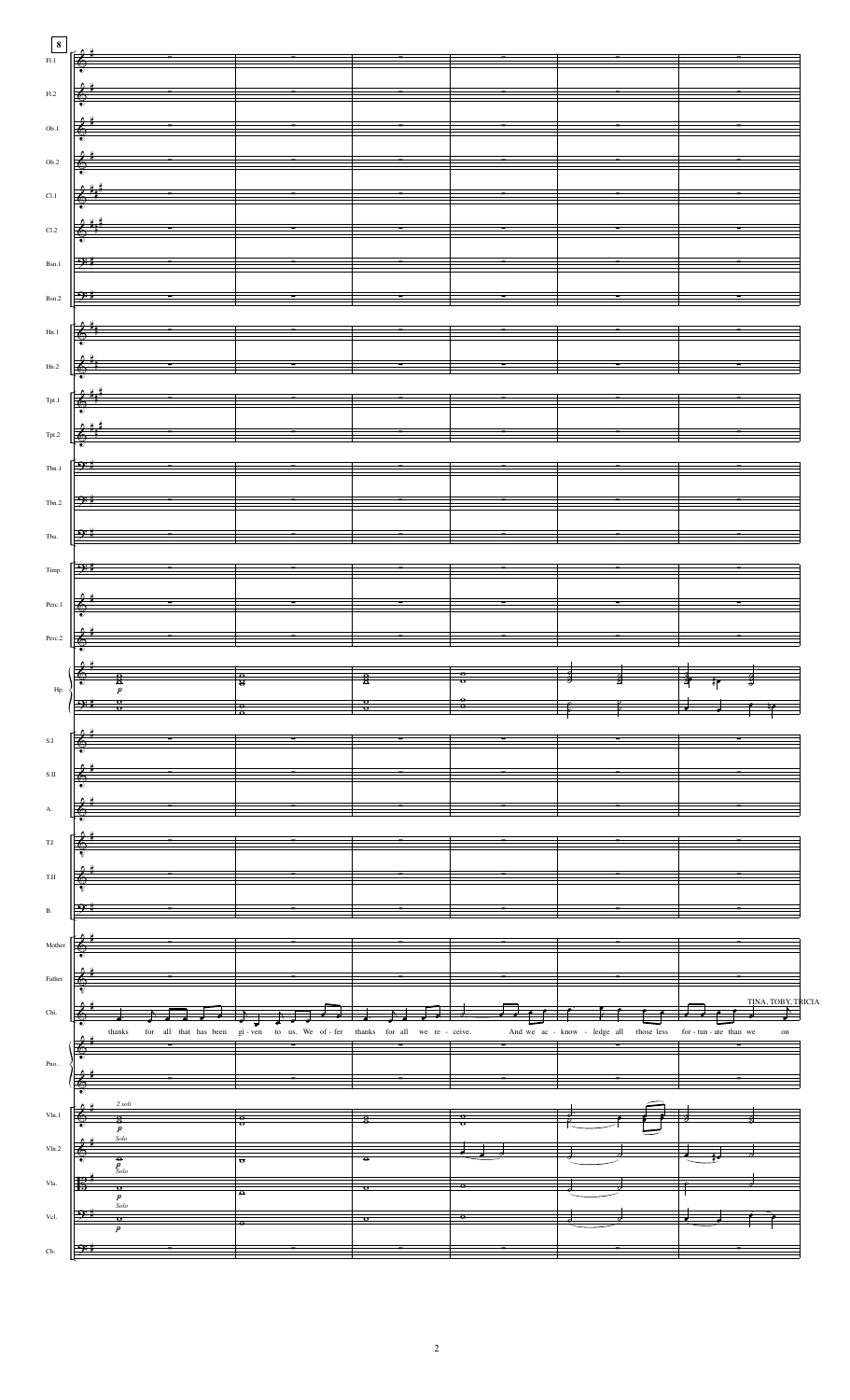| $\begin{array}{c c}\n\hline\n & 14 \\ \hline\nF1.1\n\end{array}\n\quad\n\begin{array}{c}\n\hline\n\end{array}\n\quad\n\begin{array}{c}\n\hline\n\end{array}\n\quad\n\begin{array}{c}\n\hline\n\end{array}\n\quad\n\begin{array}{c}\n\hline\n\end{array}\n\quad\n\begin{array}{c}\n\hline\n\end{array}\n\quad\n\begin{array}{c}\n\hline\n\end{array}\n\quad\n\begin{array}{c}\n\hline\n\end{array}\n\quad\n\begin{array}{c}\n\hline\n\end{array}\n\quad\n\begin{array}{c}\n\hline\n\end{$ |                                                                                                                                                                                          |                                                                                  |                     |                                   |                          |                                                     |                          |
|------------------------------------------------------------------------------------------------------------------------------------------------------------------------------------------------------------------------------------------------------------------------------------------------------------------------------------------------------------------------------------------------------------------------------------------------------------------------------------------|------------------------------------------------------------------------------------------------------------------------------------------------------------------------------------------|----------------------------------------------------------------------------------|---------------------|-----------------------------------|--------------------------|-----------------------------------------------------|--------------------------|
|                                                                                                                                                                                                                                                                                                                                                                                                                                                                                          |                                                                                                                                                                                          |                                                                                  |                     |                                   |                          |                                                     |                          |
|                                                                                                                                                                                                                                                                                                                                                                                                                                                                                          |                                                                                                                                                                                          |                                                                                  |                     |                                   |                          |                                                     |                          |
| FL2                                                                                                                                                                                                                                                                                                                                                                                                                                                                                      |                                                                                                                                                                                          |                                                                                  |                     |                                   |                          |                                                     |                          |
|                                                                                                                                                                                                                                                                                                                                                                                                                                                                                          | $\frac{1}{2}$                                                                                                                                                                            |                                                                                  |                     |                                   |                          |                                                     |                          |
|                                                                                                                                                                                                                                                                                                                                                                                                                                                                                          |                                                                                                                                                                                          |                                                                                  |                     |                                   |                          |                                                     |                          |
| Ob.1                                                                                                                                                                                                                                                                                                                                                                                                                                                                                     | $\frac{2}{9}$                                                                                                                                                                            | $\mathcal{L} = \{ \mathcal{L} \}$ . The set of $\mathcal{L} = \{ \mathcal{L} \}$ |                     |                                   |                          |                                                     |                          |
|                                                                                                                                                                                                                                                                                                                                                                                                                                                                                          |                                                                                                                                                                                          |                                                                                  |                     |                                   |                          |                                                     |                          |
|                                                                                                                                                                                                                                                                                                                                                                                                                                                                                          |                                                                                                                                                                                          |                                                                                  |                     |                                   |                          |                                                     |                          |
| $0b.2$ $\frac{1}{2}$                                                                                                                                                                                                                                                                                                                                                                                                                                                                     |                                                                                                                                                                                          |                                                                                  |                     |                                   |                          |                                                     |                          |
|                                                                                                                                                                                                                                                                                                                                                                                                                                                                                          |                                                                                                                                                                                          |                                                                                  |                     |                                   |                          |                                                     |                          |
|                                                                                                                                                                                                                                                                                                                                                                                                                                                                                          | C1.1                                                                                                                                                                                     |                                                                                  |                     |                                   |                          |                                                     |                          |
|                                                                                                                                                                                                                                                                                                                                                                                                                                                                                          |                                                                                                                                                                                          |                                                                                  |                     |                                   |                          |                                                     |                          |
|                                                                                                                                                                                                                                                                                                                                                                                                                                                                                          | $\frac{2}{\frac{1}{2}}$                                                                                                                                                                  |                                                                                  |                     |                                   | $\overline{\phantom{a}}$ |                                                     |                          |
|                                                                                                                                                                                                                                                                                                                                                                                                                                                                                          |                                                                                                                                                                                          |                                                                                  |                     |                                   |                          |                                                     |                          |
|                                                                                                                                                                                                                                                                                                                                                                                                                                                                                          |                                                                                                                                                                                          |                                                                                  |                     |                                   |                          |                                                     |                          |
| $_{\rm Bsn.1}$                                                                                                                                                                                                                                                                                                                                                                                                                                                                           | $7^{\circ}$                                                                                                                                                                              |                                                                                  |                     | Ξ                                 |                          |                                                     |                          |
|                                                                                                                                                                                                                                                                                                                                                                                                                                                                                          |                                                                                                                                                                                          |                                                                                  |                     |                                   |                          |                                                     |                          |
| $_{\rm Bsn.2}$                                                                                                                                                                                                                                                                                                                                                                                                                                                                           | ≫≢                                                                                                                                                                                       |                                                                                  |                     |                                   |                          |                                                     |                          |
|                                                                                                                                                                                                                                                                                                                                                                                                                                                                                          |                                                                                                                                                                                          |                                                                                  |                     |                                   |                          |                                                     |                          |
|                                                                                                                                                                                                                                                                                                                                                                                                                                                                                          | $Hn.1$ $\left \n\begin{array}{ccc}\n\frac{1}{2} & \frac{1}{2} & \frac{1}{2} \\ \frac{1}{2} & \frac{1}{2} & \frac{1}{2} \\ \frac{1}{2} & \frac{1}{2} & \frac{1}{2}\n\end{array}\n\right $ |                                                                                  |                     |                                   |                          |                                                     |                          |
|                                                                                                                                                                                                                                                                                                                                                                                                                                                                                          |                                                                                                                                                                                          |                                                                                  |                     |                                   |                          |                                                     |                          |
|                                                                                                                                                                                                                                                                                                                                                                                                                                                                                          |                                                                                                                                                                                          |                                                                                  |                     |                                   |                          |                                                     |                          |
|                                                                                                                                                                                                                                                                                                                                                                                                                                                                                          | Hn.2                                                                                                                                                                                     |                                                                                  |                     |                                   |                          |                                                     |                          |
|                                                                                                                                                                                                                                                                                                                                                                                                                                                                                          |                                                                                                                                                                                          |                                                                                  |                     |                                   |                          |                                                     |                          |
|                                                                                                                                                                                                                                                                                                                                                                                                                                                                                          |                                                                                                                                                                                          |                                                                                  |                     |                                   |                          |                                                     |                          |
|                                                                                                                                                                                                                                                                                                                                                                                                                                                                                          | Tpt.1                                                                                                                                                                                    |                                                                                  |                     |                                   |                          |                                                     |                          |
|                                                                                                                                                                                                                                                                                                                                                                                                                                                                                          |                                                                                                                                                                                          |                                                                                  |                     |                                   |                          |                                                     |                          |
|                                                                                                                                                                                                                                                                                                                                                                                                                                                                                          | $T_{\text{pt2}}$ $\frac{1}{2}$ $\frac{1}{2}$                                                                                                                                             | $\blacksquare$                                                                   |                     |                                   |                          |                                                     |                          |
|                                                                                                                                                                                                                                                                                                                                                                                                                                                                                          |                                                                                                                                                                                          |                                                                                  |                     |                                   |                          |                                                     |                          |
|                                                                                                                                                                                                                                                                                                                                                                                                                                                                                          |                                                                                                                                                                                          |                                                                                  |                     |                                   |                          |                                                     |                          |
| Tbn.1                                                                                                                                                                                                                                                                                                                                                                                                                                                                                    | [∋≔                                                                                                                                                                                      |                                                                                  |                     |                                   |                          |                                                     |                          |
|                                                                                                                                                                                                                                                                                                                                                                                                                                                                                          |                                                                                                                                                                                          |                                                                                  |                     |                                   |                          |                                                     |                          |
| Tbn.2                                                                                                                                                                                                                                                                                                                                                                                                                                                                                    | $\mathbf{P}$                                                                                                                                                                             |                                                                                  |                     |                                   |                          |                                                     |                          |
|                                                                                                                                                                                                                                                                                                                                                                                                                                                                                          |                                                                                                                                                                                          |                                                                                  |                     |                                   |                          |                                                     |                          |
|                                                                                                                                                                                                                                                                                                                                                                                                                                                                                          |                                                                                                                                                                                          |                                                                                  |                     |                                   |                          |                                                     |                          |
| $_{\rm Tba.}$                                                                                                                                                                                                                                                                                                                                                                                                                                                                            | F                                                                                                                                                                                        |                                                                                  |                     |                                   |                          |                                                     |                          |
|                                                                                                                                                                                                                                                                                                                                                                                                                                                                                          |                                                                                                                                                                                          |                                                                                  |                     |                                   |                          |                                                     |                          |
| $\mbox{Timp.}$                                                                                                                                                                                                                                                                                                                                                                                                                                                                           | ୍ର:                                                                                                                                                                                      |                                                                                  |                     |                                   |                          |                                                     |                          |
|                                                                                                                                                                                                                                                                                                                                                                                                                                                                                          |                                                                                                                                                                                          |                                                                                  |                     |                                   |                          |                                                     |                          |
|                                                                                                                                                                                                                                                                                                                                                                                                                                                                                          |                                                                                                                                                                                          |                                                                                  |                     |                                   |                          |                                                     |                          |
| Perc.1                                                                                                                                                                                                                                                                                                                                                                                                                                                                                   |                                                                                                                                                                                          |                                                                                  |                     |                                   |                          |                                                     |                          |
|                                                                                                                                                                                                                                                                                                                                                                                                                                                                                          |                                                                                                                                                                                          |                                                                                  |                     |                                   |                          |                                                     |                          |
| Perc. 2 $\frac{1}{\sqrt{2}}$                                                                                                                                                                                                                                                                                                                                                                                                                                                             |                                                                                                                                                                                          |                                                                                  |                     |                                   |                          |                                                     |                          |
|                                                                                                                                                                                                                                                                                                                                                                                                                                                                                          |                                                                                                                                                                                          |                                                                                  |                     |                                   |                          |                                                     |                          |
|                                                                                                                                                                                                                                                                                                                                                                                                                                                                                          |                                                                                                                                                                                          |                                                                                  |                     |                                   |                          |                                                     |                          |
|                                                                                                                                                                                                                                                                                                                                                                                                                                                                                          |                                                                                                                                                                                          |                                                                                  |                     |                                   |                          |                                                     |                          |
|                                                                                                                                                                                                                                                                                                                                                                                                                                                                                          |                                                                                                                                                                                          |                                                                                  |                     | $\frac{1}{8}$                     | 8                        | $\mathbf{\Omega}$                                   |                          |
| Hp.                                                                                                                                                                                                                                                                                                                                                                                                                                                                                      |                                                                                                                                                                                          |                                                                                  | $\frac{1}{\sigma}$  | $\it{mp}$                         |                          |                                                     |                          |
|                                                                                                                                                                                                                                                                                                                                                                                                                                                                                          | →):                                                                                                                                                                                      |                                                                                  | $\bullet$           |                                   |                          |                                                     |                          |
|                                                                                                                                                                                                                                                                                                                                                                                                                                                                                          |                                                                                                                                                                                          |                                                                                  |                     |                                   |                          |                                                     |                          |
|                                                                                                                                                                                                                                                                                                                                                                                                                                                                                          |                                                                                                                                                                                          |                                                                                  |                     |                                   |                          |                                                     |                          |
| $\mathbf{S}.\mathbf{I}$                                                                                                                                                                                                                                                                                                                                                                                                                                                                  |                                                                                                                                                                                          |                                                                                  |                     |                                   |                          |                                                     |                          |
|                                                                                                                                                                                                                                                                                                                                                                                                                                                                                          |                                                                                                                                                                                          |                                                                                  | ${\rm Hmm}$         |                                   | ${\rm Hmm}$              |                                                     | Hmm                      |
| ${\bf S.} \Pi$                                                                                                                                                                                                                                                                                                                                                                                                                                                                           |                                                                                                                                                                                          |                                                                                  |                     |                                   |                          |                                                     |                          |
|                                                                                                                                                                                                                                                                                                                                                                                                                                                                                          |                                                                                                                                                                                          |                                                                                  | Hmm                 |                                   | Hmm                      |                                                     | Hmm                      |
|                                                                                                                                                                                                                                                                                                                                                                                                                                                                                          |                                                                                                                                                                                          |                                                                                  |                     |                                   |                          |                                                     |                          |
| ${\bf A}.$                                                                                                                                                                                                                                                                                                                                                                                                                                                                               |                                                                                                                                                                                          |                                                                                  |                     |                                   |                          |                                                     |                          |
|                                                                                                                                                                                                                                                                                                                                                                                                                                                                                          |                                                                                                                                                                                          |                                                                                  | Hmm                 |                                   | Hmm                      |                                                     | Hmm                      |
| $\rm T.I$                                                                                                                                                                                                                                                                                                                                                                                                                                                                                | €                                                                                                                                                                                        |                                                                                  |                     |                                   |                          |                                                     |                          |
|                                                                                                                                                                                                                                                                                                                                                                                                                                                                                          |                                                                                                                                                                                          |                                                                                  | Hmm                 |                                   | Hmm                      |                                                     | Hmm                      |
| $\rm T.II$                                                                                                                                                                                                                                                                                                                                                                                                                                                                               | 一个                                                                                                                                                                                       |                                                                                  |                     |                                   |                          |                                                     |                          |
|                                                                                                                                                                                                                                                                                                                                                                                                                                                                                          |                                                                                                                                                                                          |                                                                                  | ${\mbox{Hmm}}$      |                                   |                          |                                                     |                          |
|                                                                                                                                                                                                                                                                                                                                                                                                                                                                                          | 9:1                                                                                                                                                                                      |                                                                                  |                     |                                   | Hmm                      |                                                     | Hmm                      |
| $\mathbf B.$                                                                                                                                                                                                                                                                                                                                                                                                                                                                             |                                                                                                                                                                                          |                                                                                  |                     |                                   |                          |                                                     |                          |
|                                                                                                                                                                                                                                                                                                                                                                                                                                                                                          |                                                                                                                                                                                          |                                                                                  | ${\rm Hmm}$         |                                   | ${\rm Hmm}$              |                                                     | Hmm                      |
| Mother                                                                                                                                                                                                                                                                                                                                                                                                                                                                                   |                                                                                                                                                                                          |                                                                                  |                     |                                   |                          |                                                     |                          |
|                                                                                                                                                                                                                                                                                                                                                                                                                                                                                          |                                                                                                                                                                                          |                                                                                  |                     |                                   |                          | $\operatorname{fil}$ - $\operatorname{ling}$<br>For | full of cheer;<br>hearts |
| Father                                                                                                                                                                                                                                                                                                                                                                                                                                                                                   |                                                                                                                                                                                          |                                                                                  |                     |                                   |                          |                                                     |                          |
|                                                                                                                                                                                                                                                                                                                                                                                                                                                                                          | $\oplus$                                                                                                                                                                                 |                                                                                  |                     |                                   |                          |                                                     |                          |
|                                                                                                                                                                                                                                                                                                                                                                                                                                                                                          |                                                                                                                                                                                          |                                                                                  |                     | put - ting<br>For                 | food on<br>our ta - ble; |                                                     |                          |
| Chi.                                                                                                                                                                                                                                                                                                                                                                                                                                                                                     |                                                                                                                                                                                          |                                                                                  |                     |                                   |                          |                                                     |                          |
|                                                                                                                                                                                                                                                                                                                                                                                                                                                                                          | this,                                                                                                                                                                                    | our Thanks - giv - ing                                                           | Eve.<br>Hmm         |                                   | $_{\rm Hmm}$             |                                                     | Hmm                      |
|                                                                                                                                                                                                                                                                                                                                                                                                                                                                                          | €                                                                                                                                                                                        |                                                                                  |                     |                                   |                          |                                                     |                          |
| Pno.                                                                                                                                                                                                                                                                                                                                                                                                                                                                                     |                                                                                                                                                                                          |                                                                                  |                     |                                   |                          |                                                     |                          |
|                                                                                                                                                                                                                                                                                                                                                                                                                                                                                          |                                                                                                                                                                                          |                                                                                  |                     |                                   |                          |                                                     |                          |
|                                                                                                                                                                                                                                                                                                                                                                                                                                                                                          |                                                                                                                                                                                          |                                                                                  |                     |                                   |                          |                                                     |                          |
|                                                                                                                                                                                                                                                                                                                                                                                                                                                                                          |                                                                                                                                                                                          |                                                                                  |                     | Tutti                             |                          |                                                     |                          |
| Vln.1                                                                                                                                                                                                                                                                                                                                                                                                                                                                                    |                                                                                                                                                                                          |                                                                                  |                     | $\circ$<br>$\overline{\bullet}$   | ۰                        | $\circ$                                             | $\mathbf{\sigma}$        |
|                                                                                                                                                                                                                                                                                                                                                                                                                                                                                          |                                                                                                                                                                                          |                                                                                  |                     |                                   |                          |                                                     |                          |
|                                                                                                                                                                                                                                                                                                                                                                                                                                                                                          |                                                                                                                                                                                          |                                                                                  |                     | $\frac{mp}{Tutti}$                |                          |                                                     | $\bullet$                |
| $V\!In.2$                                                                                                                                                                                                                                                                                                                                                                                                                                                                                |                                                                                                                                                                                          |                                                                                  |                     | $\overline{\bullet}$<br>$\it{mp}$ |                          |                                                     |                          |
|                                                                                                                                                                                                                                                                                                                                                                                                                                                                                          |                                                                                                                                                                                          |                                                                                  |                     | Tutti                             |                          |                                                     |                          |
| Vla.                                                                                                                                                                                                                                                                                                                                                                                                                                                                                     |                                                                                                                                                                                          |                                                                                  |                     |                                   |                          |                                                     |                          |
|                                                                                                                                                                                                                                                                                                                                                                                                                                                                                          |                                                                                                                                                                                          |                                                                                  | $\ddot{\mathbf{e}}$ | ₹<br>$\mathfrak{m}p$              |                          |                                                     |                          |
| Vcl.                                                                                                                                                                                                                                                                                                                                                                                                                                                                                     | 9:1                                                                                                                                                                                      |                                                                                  |                     | Tutti                             |                          |                                                     |                          |
|                                                                                                                                                                                                                                                                                                                                                                                                                                                                                          |                                                                                                                                                                                          |                                                                                  |                     |                                   |                          |                                                     |                          |
| Cb.                                                                                                                                                                                                                                                                                                                                                                                                                                                                                      | -9:1                                                                                                                                                                                     |                                                                                  |                     | ŧ<br>$\mathfrak{m}p$              |                          |                                                     |                          |

3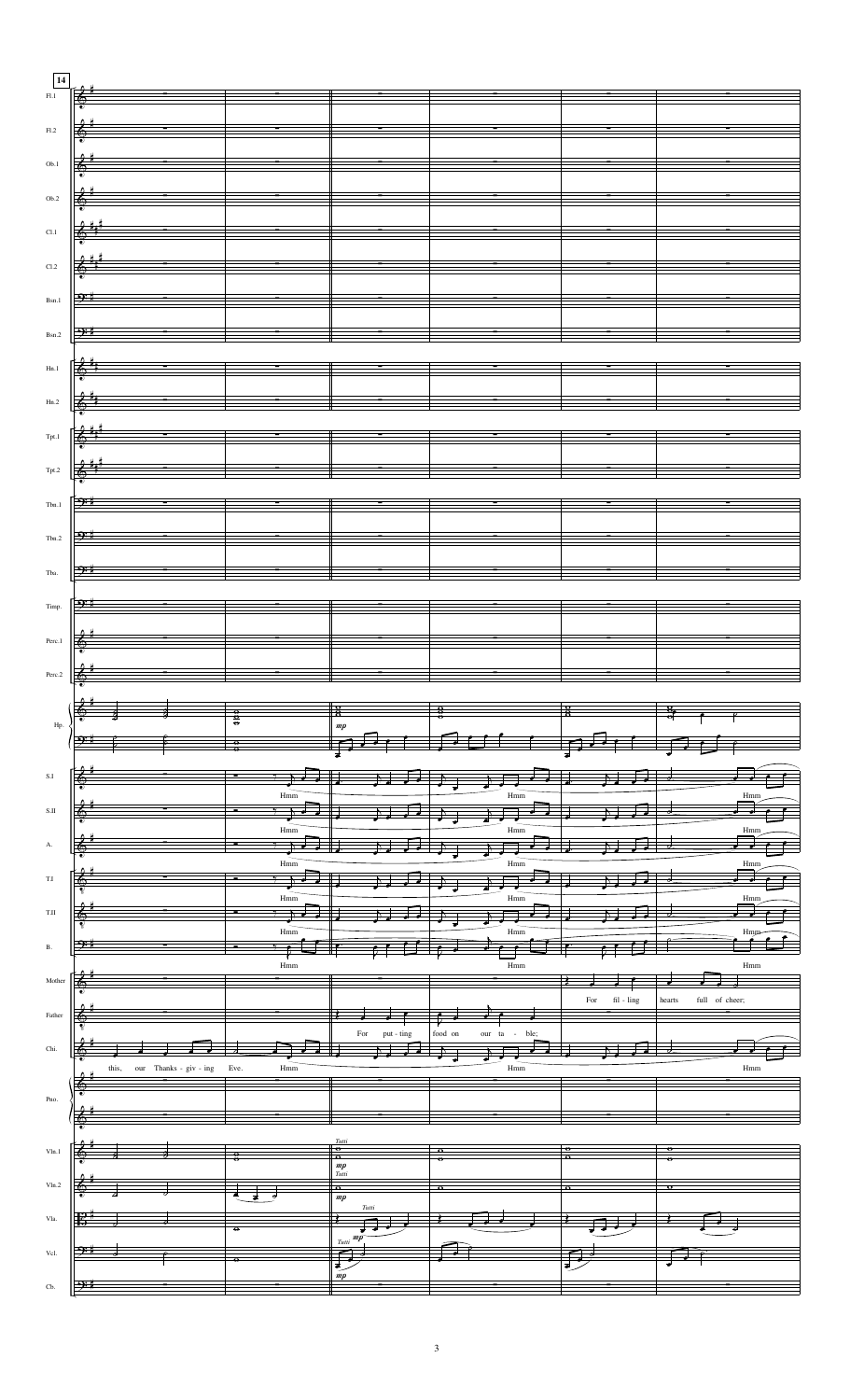| $\boxed{\phantom{1}20}$ Fl.1 |                                                                                                  |                                                                                                   |                   |                                                                         |                                                                                                                                                                                                                                                                                                                                                                    |                                |
|------------------------------|--------------------------------------------------------------------------------------------------|---------------------------------------------------------------------------------------------------|-------------------|-------------------------------------------------------------------------|--------------------------------------------------------------------------------------------------------------------------------------------------------------------------------------------------------------------------------------------------------------------------------------------------------------------------------------------------------------------|--------------------------------|
|                              | ⊺∮                                                                                               |                                                                                                   |                   |                                                                         | $\begin{array}{c c}\n\bullet & \bullet \\ \hline\n\end{array}$                                                                                                                                                                                                                                                                                                     |                                |
| FL2                          | 6                                                                                                |                                                                                                   |                   |                                                                         | $\frac{1}{\frac{1}{\frac{1}{m}f}}$<br>$\overline{\cdot}$                                                                                                                                                                                                                                                                                                           |                                |
| $0b.1$ 6                     |                                                                                                  |                                                                                                   |                   |                                                                         | $\overline{\cdot}$                                                                                                                                                                                                                                                                                                                                                 |                                |
|                              |                                                                                                  | $\mathbf{r}$ , and $\mathbf{r}$                                                                   |                   |                                                                         | mf                                                                                                                                                                                                                                                                                                                                                                 |                                |
| $_{\rm Ob.2}$                | $\frac{2}{6}$                                                                                    |                                                                                                   |                   |                                                                         |                                                                                                                                                                                                                                                                                                                                                                    |                                |
|                              | $C1.1$ $\frac{21}{9}$                                                                            | $\overline{\phantom{a}}$ , and the set of $\overline{\phantom{a}}$ , and $\overline{\phantom{a}}$ |                   |                                                                         | $\begin{array}{c}\n\leftarrow \\ \downarrow \\ \downarrow \\ \uparrow\n\end{array}$                                                                                                                                                                                                                                                                                | $\overline{\phantom{a}}$       |
|                              | $C1.2$ $8+1$                                                                                     | $\blacksquare$                                                                                    |                   |                                                                         | $\begin{array}{ c } \hline \hline \end{array}$                                                                                                                                                                                                                                                                                                                     |                                |
| $_{\rm Bsn.1}$               | ∌:≢                                                                                              |                                                                                                   | ×                 | $\begin{array}{c c c c c} \hline \quad \text{B} & \text{C} \end{array}$ |                                                                                                                                                                                                                                                                                                                                                                    |                                |
|                              |                                                                                                  |                                                                                                   |                   |                                                                         |                                                                                                                                                                                                                                                                                                                                                                    |                                |
| $_{\rm Bsn.2}$               | ∋∷                                                                                               |                                                                                                   |                   |                                                                         | $\frac{6}{m}$                                                                                                                                                                                                                                                                                                                                                      |                                |
| $_{\rm Hn.1}$                | $\frac{2}{3}$                                                                                    |                                                                                                   |                   |                                                                         |                                                                                                                                                                                                                                                                                                                                                                    |                                |
|                              | $Hn.2$ $8^{11}$                                                                                  |                                                                                                   |                   |                                                                         | $\begin{picture}(180,10) \put(0,0){\vector(1,0){100}} \put(10,0){\vector(1,0){100}} \put(10,0){\vector(1,0){100}} \put(10,0){\vector(1,0){100}} \put(10,0){\vector(1,0){100}} \put(10,0){\vector(1,0){100}} \put(10,0){\vector(1,0){100}} \put(10,0){\vector(1,0){100}} \put(10,0){\vector(1,0){100}} \put(10,0){\vector(1,0){100}} \put(10,0){\vector(1,0){100}}$ |                                |
|                              |                                                                                                  |                                                                                                   |                   |                                                                         |                                                                                                                                                                                                                                                                                                                                                                    |                                |
|                              | $T_{\text{pt.1}}$ $\left \begin{array}{c} 2 & \frac{1}{2} \\ 0 & \frac{1}{2} \end{array}\right $ |                                                                                                   |                   |                                                                         |                                                                                                                                                                                                                                                                                                                                                                    |                                |
|                              |                                                                                                  |                                                                                                   |                   |                                                                         |                                                                                                                                                                                                                                                                                                                                                                    |                                |
| $\operatorname{Tbn.1}$       | و∷                                                                                               |                                                                                                   |                   |                                                                         |                                                                                                                                                                                                                                                                                                                                                                    |                                |
| $_{\rm Tbn.2}$               | ∋∺                                                                                               |                                                                                                   |                   |                                                                         |                                                                                                                                                                                                                                                                                                                                                                    |                                |
|                              |                                                                                                  |                                                                                                   |                   |                                                                         |                                                                                                                                                                                                                                                                                                                                                                    |                                |
| $\mathrm{Tba}.$              | ∋∷                                                                                               |                                                                                                   |                   |                                                                         |                                                                                                                                                                                                                                                                                                                                                                    |                                |
| Timp.                        |                                                                                                  |                                                                                                   |                   |                                                                         |                                                                                                                                                                                                                                                                                                                                                                    |                                |
| Perc.1 $\frac{2}{\sqrt{2}}$  |                                                                                                  |                                                                                                   |                   |                                                                         |                                                                                                                                                                                                                                                                                                                                                                    |                                |
|                              | $Perc 2$ $\sqrt{\frac{2}{9}}$                                                                    |                                                                                                   |                   |                                                                         |                                                                                                                                                                                                                                                                                                                                                                    |                                |
|                              |                                                                                                  |                                                                                                   |                   |                                                                         |                                                                                                                                                                                                                                                                                                                                                                    |                                |
|                              |                                                                                                  |                                                                                                   |                   |                                                                         |                                                                                                                                                                                                                                                                                                                                                                    |                                |
| H <sub>p</sub>               |                                                                                                  |                                                                                                   |                   |                                                                         |                                                                                                                                                                                                                                                                                                                                                                    |                                |
| $\mathbf{S}.\mathbf{I}$      |                                                                                                  |                                                                                                   |                   |                                                                         |                                                                                                                                                                                                                                                                                                                                                                    |                                |
| ${\bf S.} \Pi$               |                                                                                                  | Hmm                                                                                               |                   |                                                                         | We<br>fer<br>of<br>$\sim$                                                                                                                                                                                                                                                                                                                                          | thanks<br>for                  |
|                              |                                                                                                  | Hmm                                                                                               |                   |                                                                         | We<br>fer<br>of<br>$\sim$                                                                                                                                                                                                                                                                                                                                          | thanks<br>for                  |
| A.                           |                                                                                                  | Hmm                                                                                               |                   | We of - fer                                                             | thanks<br>for all that has been                                                                                                                                                                                                                                                                                                                                    | gi - ven<br>to us. We of - fer |
| $\operatorname{T.I}$         |                                                                                                  |                                                                                                   |                   |                                                                         |                                                                                                                                                                                                                                                                                                                                                                    |                                |
| $\rm T.II$                   |                                                                                                  | Hmm                                                                                               |                   |                                                                         | We<br>of<br>fer                                                                                                                                                                                                                                                                                                                                                    | thanks<br>for                  |
|                              |                                                                                                  | Hmm                                                                                               |                   |                                                                         | We<br>of<br>fer                                                                                                                                                                                                                                                                                                                                                    | thanks<br>for                  |
| $\, {\bf B} . \,$            |                                                                                                  | Hmm                                                                                               |                   | We of - fer                                                             | thanks<br>for all that has been                                                                                                                                                                                                                                                                                                                                    | gi - ven<br>to us. We of - fer |
| Mother                       |                                                                                                  |                                                                                                   | For<br>bless-ings | af - ter year;<br>year                                                  | We<br>fer<br>of<br>$\overline{\phantom{a}}$                                                                                                                                                                                                                                                                                                                        | thanks<br>for                  |
| Father                       |                                                                                                  |                                                                                                   |                   |                                                                         |                                                                                                                                                                                                                                                                                                                                                                    |                                |
| ${\rm Chi}.$                 | '000                                                                                             | of our dear ones;<br><u>health</u>                                                                |                   | We of - fer                                                             | thanks<br>for all that has been                                                                                                                                                                                                                                                                                                                                    | gi - ven<br>to us. We of - fer |
|                              |                                                                                                  | Hmm                                                                                               |                   | We of - fer                                                             | thanks<br>for all that has been                                                                                                                                                                                                                                                                                                                                    | gi - ven<br>to us. We of - fer |
| Pno.                         |                                                                                                  |                                                                                                   |                   |                                                                         |                                                                                                                                                                                                                                                                                                                                                                    |                                |
|                              |                                                                                                  |                                                                                                   |                   |                                                                         |                                                                                                                                                                                                                                                                                                                                                                    |                                |
| Vln.1                        |                                                                                                  |                                                                                                   |                   |                                                                         |                                                                                                                                                                                                                                                                                                                                                                    |                                |
| Vln.2                        |                                                                                                  |                                                                                                   |                   |                                                                         | mf                                                                                                                                                                                                                                                                                                                                                                 |                                |
| Vla.                         |                                                                                                  |                                                                                                   |                   |                                                                         | mf                                                                                                                                                                                                                                                                                                                                                                 |                                |
| Vcl.                         | ジー                                                                                               |                                                                                                   |                   |                                                                         | mf                                                                                                                                                                                                                                                                                                                                                                 |                                |
| Cb.                          | <u> 4):</u>                                                                                      |                                                                                                   |                   |                                                                         | mf                                                                                                                                                                                                                                                                                                                                                                 |                                |

4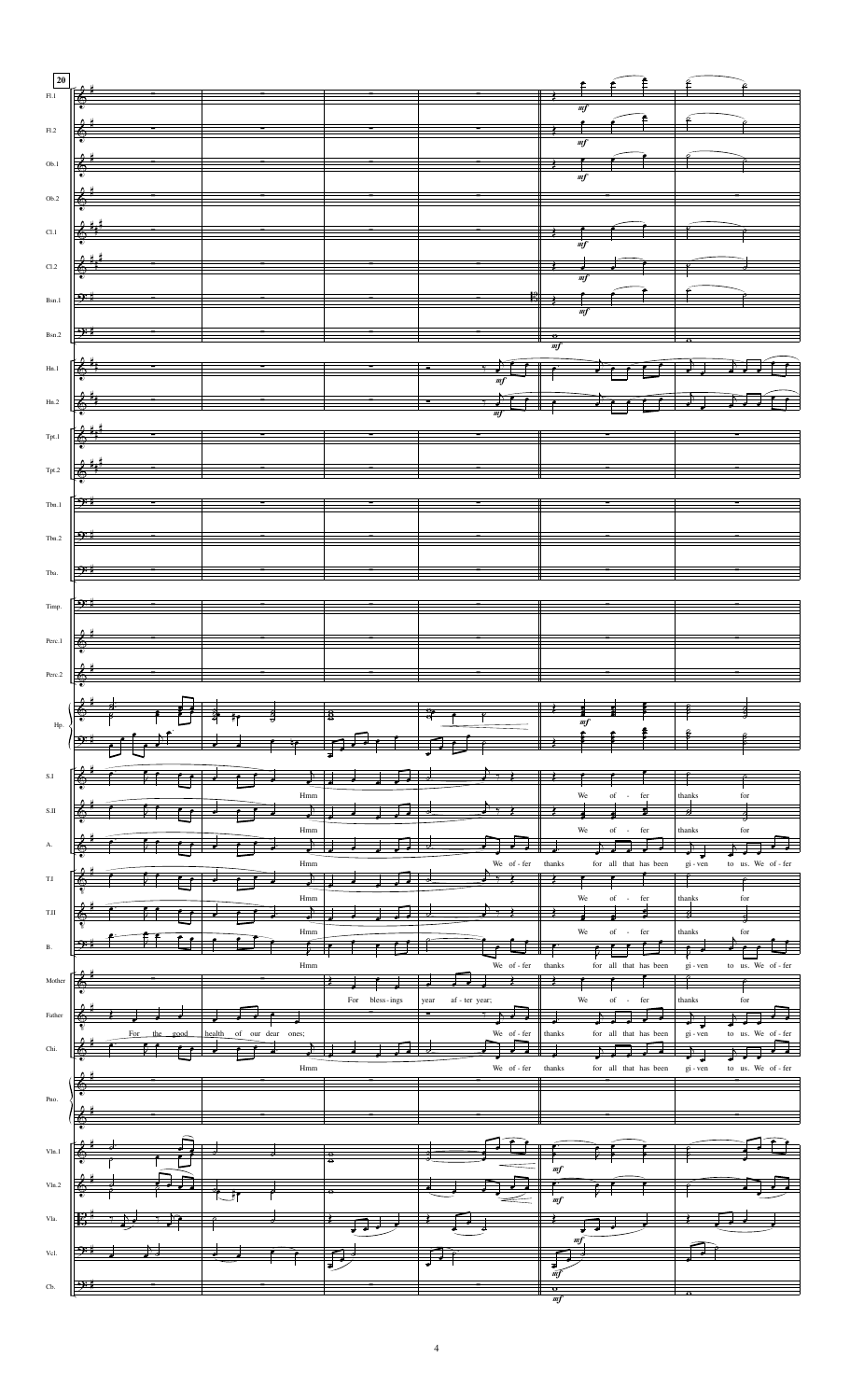|                        | $F1.1$                                                                                                                                                                                                                                                                                                                                                                                       |                     |                                                   |                                       |                                                |                                 |
|------------------------|----------------------------------------------------------------------------------------------------------------------------------------------------------------------------------------------------------------------------------------------------------------------------------------------------------------------------------------------------------------------------------------------|---------------------|---------------------------------------------------|---------------------------------------|------------------------------------------------|---------------------------------|
| F1.2                   |                                                                                                                                                                                                                                                                                                                                                                                              |                     |                                                   |                                       |                                                |                                 |
|                        |                                                                                                                                                                                                                                                                                                                                                                                              |                     |                                                   |                                       |                                                |                                 |
| Ob.1                   | $\begin{array}{c} \begin{array}{c} \begin{array}{c} \bullet \\ \bullet \end{array} & \bullet \end{array} \end{array}$                                                                                                                                                                                                                                                                        |                     |                                                   |                                       |                                                |                                 |
| Ob.2                   | $\&$ $\qquad$ $\qquad$ $\qquad$ $\qquad$ $\qquad$ $\qquad$ $\qquad$ $\qquad$ $\qquad$ $\qquad$ $\qquad$ $\qquad$ $\qquad$ $\qquad$ $\qquad$ $\qquad$ $\qquad$ $\qquad$ $\qquad$ $\qquad$ $\qquad$ $\qquad$ $\qquad$ $\qquad$ $\qquad$ $\qquad$ $\qquad$ $\qquad$ $\qquad$ $\qquad$ $\qquad$ $\qquad$ $\qquad$ $\qquad$ $\qquad$ $\qquad$                                                     | $\mathbf{r}$        |                                                   |                                       |                                                |                                 |
| CL1                    |                                                                                                                                                                                                                                                                                                                                                                                              |                     |                                                   |                                       |                                                | $\sim$ $\sim$ $\sim$ $\sim$     |
| $\rm Cl{.2}$           | $\frac{1}{2}$ $\frac{1}{2}$ $\frac{1}{2}$ $\frac{1}{2}$ $\frac{1}{2}$ $\frac{1}{2}$ $\frac{1}{2}$ $\frac{1}{2}$ $\frac{1}{2}$ $\frac{1}{2}$ $\frac{1}{2}$ $\frac{1}{2}$                                                                                                                                                                                                                      |                     |                                                   |                                       | $\begin{array}{c} \longrightarrow \end{array}$ |                                 |
|                        | $_{B_{8,1}}$ $\left  \frac{12}{12}$ $\frac{1}{12}$ $\left  \frac{1}{12}$ $\frac{1}{12}$ $\left  \frac{1}{12}$ $\frac{1}{12}$ $\left  \frac{1}{12}$ $\frac{1}{12}$ $\frac{1}{12}$ $\frac{1}{12}$ $\left  \frac{1}{12}$ $\frac{1}{12}$ $\frac{1}{12}$ $\frac{1}{12}$ $\frac{1}{12}$ $\frac{1}{12}$ $\frac{1}{12}$ $\frac{1}{12$                                                                |                     |                                                   |                                       |                                                |                                 |
|                        | $Bsn.2$ $\frac{1}{2}$ $\frac{1}{2}$ $\frac{1}{2}$ $\frac{1}{2}$ $\frac{1}{2}$ $\frac{1}{2}$ $\frac{1}{2}$ $\frac{1}{2}$ $\frac{1}{2}$ $\frac{1}{2}$ $\frac{1}{2}$ $\frac{1}{2}$ $\frac{1}{2}$ $\frac{1}{2}$ $\frac{1}{2}$ $\frac{1}{2}$ $\frac{1}{2}$ $\frac{1}{2}$ $\frac{1}{2}$ $\frac{1}{2}$ $\frac{1}{2}$ $\frac{$                                                                       |                     |                                                   |                                       |                                                |                                 |
|                        | $H_{\text{in}}$ ) $\left(\frac{1}{2},\frac{1}{2},\frac{1}{2},\frac{1}{2},\frac{1}{2},\frac{1}{2},\frac{1}{2},\frac{1}{2},\frac{1}{2},\frac{1}{2},\frac{1}{2},\frac{1}{2},\frac{1}{2},\frac{1}{2},\frac{1}{2},\frac{1}{2},\frac{1}{2},\frac{1}{2},\frac{1}{2},\frac{1}{2},\frac{1}{2},\frac{1}{2},\frac{1}{2},\frac{1}{2},\frac{1}{2},\frac{1}{2},\frac{1}{2},\frac{1}{2},\frac{1}{2},\frac{$ |                     |                                                   |                                       |                                                |                                 |
|                        |                                                                                                                                                                                                                                                                                                                                                                                              |                     |                                                   |                                       |                                                |                                 |
|                        | $H_{10.2}$ $8.4$ $1.4$ $1.4$ $1.4$ $1.4$ $1.4$ $1.4$ $1.4$ $1.4$ $1.4$ $1.4$ $1.4$ $1.4$ $1.4$ $1.4$ $1.4$ $1.4$ $1.4$ $1.4$ $1.4$ $1.4$ $1.4$ $1.4$ $1.4$ $1.4$ $1.4$ $1.4$ $1.4$ $1.4$ $1.4$ $1.4$ $1.4$ $1.4$ $1.4$ $1.4$                                                                                                                                                                 |                     |                                                   |                                       |                                                |                                 |
|                        | Tpt.1 $\frac{2 + \frac{1}{2}}{\frac{1}{2}}$                                                                                                                                                                                                                                                                                                                                                  |                     |                                                   |                                       | $\overline{\phantom{a}}$                       |                                 |
|                        | $T_{\text{pt,2}}$ $\left  \bigotimes \frac{\frac{1}{2} \frac{1}{2}}{\frac{1}{2}} \right $                                                                                                                                                                                                                                                                                                    |                     |                                                   |                                       |                                                |                                 |
| ${\tt Tbn.1}$          |                                                                                                                                                                                                                                                                                                                                                                                              |                     |                                                   |                                       |                                                |                                 |
| Tbn.2                  |                                                                                                                                                                                                                                                                                                                                                                                              |                     |                                                   |                                       |                                                |                                 |
| Tba.                   |                                                                                                                                                                                                                                                                                                                                                                                              |                     |                                                   |                                       |                                                |                                 |
| Timp.                  |                                                                                                                                                                                                                                                                                                                                                                                              |                     |                                                   |                                       |                                                |                                 |
| Perc.1 $\theta$        |                                                                                                                                                                                                                                                                                                                                                                                              |                     |                                                   |                                       |                                                |                                 |
| Perc. $2 \overline{6}$ |                                                                                                                                                                                                                                                                                                                                                                                              |                     |                                                   |                                       |                                                |                                 |
|                        |                                                                                                                                                                                                                                                                                                                                                                                              |                     |                                                   |                                       |                                                |                                 |
|                        |                                                                                                                                                                                                                                                                                                                                                                                              |                     |                                                   |                                       |                                                |                                 |
| Hp.                    |                                                                                                                                                                                                                                                                                                                                                                                              |                     |                                                   |                                       |                                                |                                 |
|                        |                                                                                                                                                                                                                                                                                                                                                                                              |                     |                                                   |                                       |                                                |                                 |
| S.I                    |                                                                                                                                                                                                                                                                                                                                                                                              |                     |                                                   |                                       |                                                |                                 |
| S.II                   | all<br>we<br>re                                                                                                                                                                                                                                                                                                                                                                              | And we ac<br>ceive. | ledge all<br>those less<br>know                   | for - tun - ate than we<br>on         | this,<br>our                                   | Thanks<br>$giv - ing$           |
| А.                     | all<br>we<br>re                                                                                                                                                                                                                                                                                                                                                                              | ceive.              | And<br>we<br>ac                                   | know - ledge<br>them<br>on            | this,<br>our                                   | Thanks<br>$giv - ing$           |
| T.I                    | thanks<br>for all<br>we re - ceive.                                                                                                                                                                                                                                                                                                                                                          |                     | And<br>$\rm ac$<br>we                             | know -<br>ledge<br>them<br>on         | this,<br>our                                   | Thanks<br>$giv - ing$           |
| T.II                   | all<br>we<br>re                                                                                                                                                                                                                                                                                                                                                                              | ceive.<br>And we ac | ledge all<br>know<br>those less                   | for - tun - ate than we<br>on         | this,<br>our                                   | Thanks<br>$giv - ing$           |
|                        | all<br>we<br>re<br>$\overline{\phantom{a}}$                                                                                                                                                                                                                                                                                                                                                  | ceive.              | And<br>we<br>$\rm ac$<br>$\overline{\phantom{a}}$ | know - ledge<br>them<br>on            | this,<br>our                                   | Thanks<br>$giv - ing$<br>$\sim$ |
| <b>B.</b>              | thanks<br>for all we re - ceive.                                                                                                                                                                                                                                                                                                                                                             |                     | And<br>we<br>$\rm ac$                             | know<br>ledge<br>them<br>on<br>$\sim$ | this,<br>our                                   | Thanks<br>$giv - ing$           |
| Mother                 | all<br>we<br>re<br>$\overline{\phantom{a}}$                                                                                                                                                                                                                                                                                                                                                  | ceive.<br>And we ac | ledge all<br>those less<br>know                   | for - tun - ate than we<br>on         | this,<br>our                                   | Thanks<br>$giv - ing$           |
| Father                 | thanks<br>for all we re-                                                                                                                                                                                                                                                                                                                                                                     | ceive.              | And<br>we<br>$\rm ac$                             | know -<br>ledge<br>them<br>on         | this,<br>our                                   | Thanks<br>$giv - ing$           |
| Chi.                   |                                                                                                                                                                                                                                                                                                                                                                                              |                     |                                                   |                                       |                                                |                                 |
|                        | thanks<br>for all<br>we re - ceive.                                                                                                                                                                                                                                                                                                                                                          | And we ac - know    | ledge all<br>those less                           | for - tun - ate than we<br>on         | this,<br>our                                   | Thanks<br>$giv - ing$           |
| Pno.                   |                                                                                                                                                                                                                                                                                                                                                                                              |                     |                                                   |                                       |                                                |                                 |
| Vln.1                  |                                                                                                                                                                                                                                                                                                                                                                                              |                     |                                                   |                                       |                                                |                                 |
| Vln.2                  |                                                                                                                                                                                                                                                                                                                                                                                              |                     |                                                   |                                       |                                                |                                 |
| Vla.                   |                                                                                                                                                                                                                                                                                                                                                                                              |                     | $\boldsymbol{f}$                                  |                                       |                                                |                                 |
|                        |                                                                                                                                                                                                                                                                                                                                                                                              |                     |                                                   |                                       |                                                |                                 |
| Vcl.<br>Cb.            |                                                                                                                                                                                                                                                                                                                                                                                              |                     | $\mathbf{f}$                                      |                                       |                                                |                                 |

5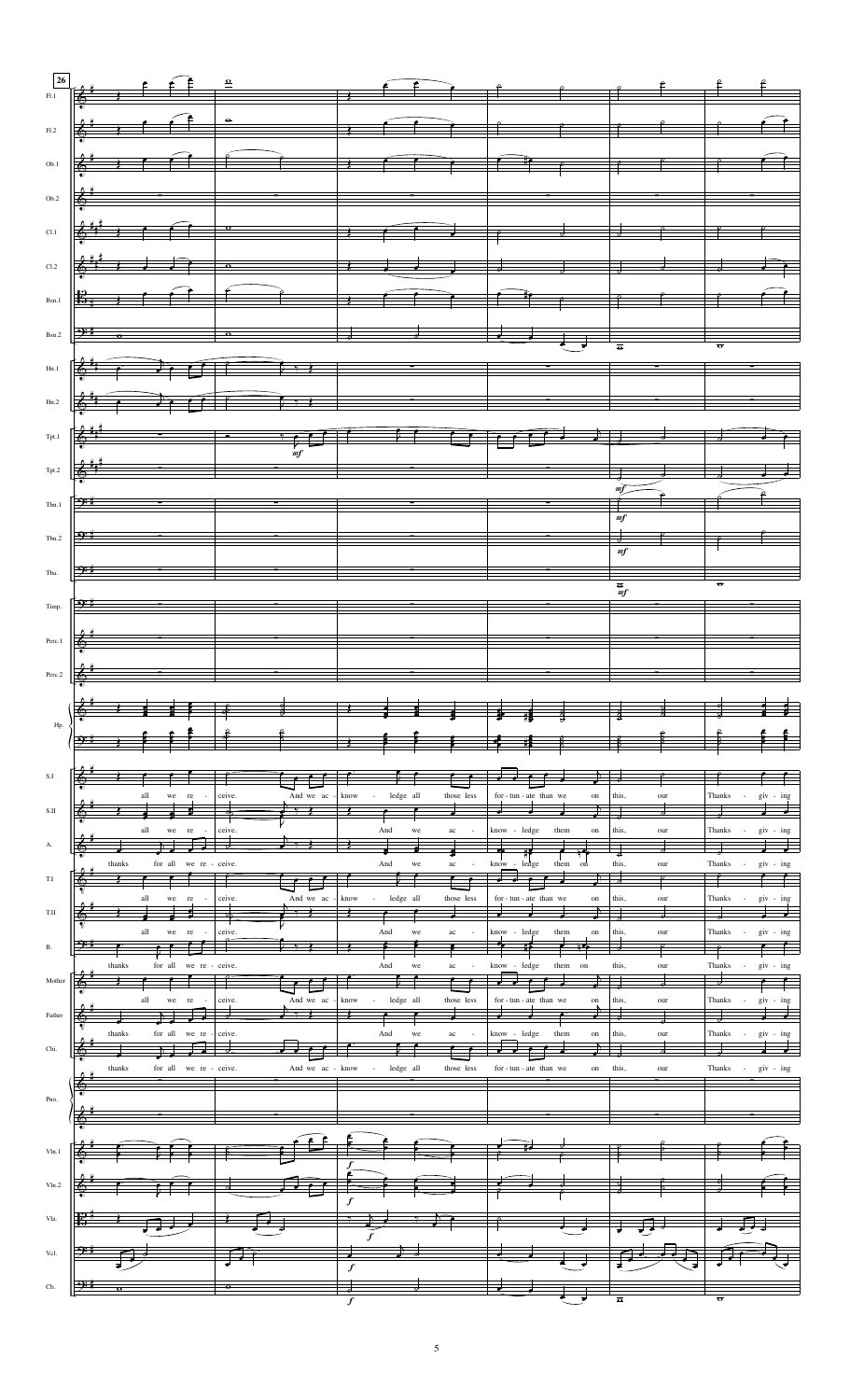|                                                    | $\frac{a}{\Box}$                                                                                                                                                                                                                                                                                                                                                               | $\frac{a}{\Box}$                                                                                                                                                                                                                                                                                                                                                                                                                                                                |                          |                                                                                                                                                                                                                                                                                                                                             |                      |                             |
|----------------------------------------------------|--------------------------------------------------------------------------------------------------------------------------------------------------------------------------------------------------------------------------------------------------------------------------------------------------------------------------------------------------------------------------------|---------------------------------------------------------------------------------------------------------------------------------------------------------------------------------------------------------------------------------------------------------------------------------------------------------------------------------------------------------------------------------------------------------------------------------------------------------------------------------|--------------------------|---------------------------------------------------------------------------------------------------------------------------------------------------------------------------------------------------------------------------------------------------------------------------------------------------------------------------------------------|----------------------|-----------------------------|
| F1.1                                               |                                                                                                                                                                                                                                                                                                                                                                                |                                                                                                                                                                                                                                                                                                                                                                                                                                                                                 |                          |                                                                                                                                                                                                                                                                                                                                             |                      |                             |
| F1.2                                               | $\frac{2}{9}$                                                                                                                                                                                                                                                                                                                                                                  | $\overline{a}$                                                                                                                                                                                                                                                                                                                                                                                                                                                                  |                          |                                                                                                                                                                                                                                                                                                                                             |                      |                             |
|                                                    |                                                                                                                                                                                                                                                                                                                                                                                |                                                                                                                                                                                                                                                                                                                                                                                                                                                                                 |                          |                                                                                                                                                                                                                                                                                                                                             |                      |                             |
| Ob.1                                               | $\frac{2}{9}$                                                                                                                                                                                                                                                                                                                                                                  |                                                                                                                                                                                                                                                                                                                                                                                                                                                                                 |                          |                                                                                                                                                                                                                                                                                                                                             |                      |                             |
| Ob.2                                               | $\frac{2}{9}$                                                                                                                                                                                                                                                                                                                                                                  | $\begin{array}{c c}\n\hline\n\text{English from} \\ \hline\n\text{Englistn Hom} \\ \hline\n\text{Solo} \\ \hline\n\text{map} \\ \hline\n\text{map} \\ \hline\n\text{map} \\ \hline\n\text{map} \\ \hline\n\end{array}$<br>$\overline{\phantom{0}}$                                                                                                                                                                                                                              |                          | $\sum_{i=1}^{n} \sum_{i=1}^{n} \sum_{j=1}^{n} \sum_{j=1}^{n} \sum_{j=1}^{n} \sum_{j=1}^{n} \sum_{j=1}^{n} \sum_{j=1}^{n} \sum_{j=1}^{n} \sum_{j=1}^{n} \sum_{j=1}^{n} \sum_{j=1}^{n} \sum_{j=1}^{n} \sum_{j=1}^{n} \sum_{j=1}^{n} \sum_{j=1}^{n} \sum_{j=1}^{n} \sum_{j=1}^{n} \sum_{j=1}^{n} \sum_{j=1}^{n} \sum_{j=1}^{n} \sum_{j=1}^{n}$ | $\overrightarrow{v}$ |                             |
|                                                    |                                                                                                                                                                                                                                                                                                                                                                                |                                                                                                                                                                                                                                                                                                                                                                                                                                                                                 |                          |                                                                                                                                                                                                                                                                                                                                             |                      |                             |
| $CL1$ $8^{\frac{1}{2}}$                            |                                                                                                                                                                                                                                                                                                                                                                                | $\mathbf{o}$                                                                                                                                                                                                                                                                                                                                                                                                                                                                    |                          |                                                                                                                                                                                                                                                                                                                                             |                      |                             |
|                                                    |                                                                                                                                                                                                                                                                                                                                                                                | $\overline{\mathbf{0}}$                                                                                                                                                                                                                                                                                                                                                                                                                                                         | 嘒                        |                                                                                                                                                                                                                                                                                                                                             |                      |                             |
|                                                    | $C1.2$ $8$ $47$ $6$                                                                                                                                                                                                                                                                                                                                                            |                                                                                                                                                                                                                                                                                                                                                                                                                                                                                 |                          |                                                                                                                                                                                                                                                                                                                                             |                      |                             |
| Bsn.1                                              | $\triangleq$                                                                                                                                                                                                                                                                                                                                                                   | $\begin{array}{c c c c} \multicolumn{3}{ c }{\bullet} & \multicolumn{3}{ c }{\bullet} & \multicolumn{3}{ c }{\bullet} & \multicolumn{3}{ c }{\bullet} & \multicolumn{3}{ c }{\bullet} & \multicolumn{3}{ c }{\bullet} & \multicolumn{3}{ c }{\bullet} & \multicolumn{3}{ c }{\bullet} & \multicolumn{3}{ c }{\bullet} & \multicolumn{3}{ c }{\bullet} & \multicolumn{3}{ c }{\bullet} & \multicolumn{3}{ c }{\bullet} & \multicolumn{3}{ c }{\bullet} & \multicolumn{3}{ c }{\$ |                          |                                                                                                                                                                                                                                                                                                                                             |                      |                             |
|                                                    |                                                                                                                                                                                                                                                                                                                                                                                |                                                                                                                                                                                                                                                                                                                                                                                                                                                                                 |                          |                                                                                                                                                                                                                                                                                                                                             |                      |                             |
| Bsn.2 $\left \frac{\mathbf{y}}{\mathbf{y}}\right $ |                                                                                                                                                                                                                                                                                                                                                                                |                                                                                                                                                                                                                                                                                                                                                                                                                                                                                 |                          |                                                                                                                                                                                                                                                                                                                                             |                      |                             |
| Hn.1                                               |                                                                                                                                                                                                                                                                                                                                                                                |                                                                                                                                                                                                                                                                                                                                                                                                                                                                                 |                          |                                                                                                                                                                                                                                                                                                                                             |                      |                             |
|                                                    |                                                                                                                                                                                                                                                                                                                                                                                |                                                                                                                                                                                                                                                                                                                                                                                                                                                                                 |                          |                                                                                                                                                                                                                                                                                                                                             |                      |                             |
| Hn.2                                               |                                                                                                                                                                                                                                                                                                                                                                                |                                                                                                                                                                                                                                                                                                                                                                                                                                                                                 |                          |                                                                                                                                                                                                                                                                                                                                             |                      |                             |
|                                                    | $\begin{picture}(45,10) \put(0,0){\line(1,0){10}} \put(15,0){\line(1,0){10}} \put(15,0){\line(1,0){10}} \put(15,0){\line(1,0){10}} \put(15,0){\line(1,0){10}} \put(15,0){\line(1,0){10}} \put(15,0){\line(1,0){10}} \put(15,0){\line(1,0){10}} \put(15,0){\line(1,0){10}} \put(15,0){\line(1,0){10}} \put(15,0){\line(1,0){10}} \put(15,0){\line(1$<br>$\overline{\mathbf{o}}$ | $\overline{\phantom{a}}$                                                                                                                                                                                                                                                                                                                                                                                                                                                        |                          |                                                                                                                                                                                                                                                                                                                                             |                      |                             |
|                                                    |                                                                                                                                                                                                                                                                                                                                                                                |                                                                                                                                                                                                                                                                                                                                                                                                                                                                                 |                          |                                                                                                                                                                                                                                                                                                                                             |                      |                             |
|                                                    | $Tpt.2$ $\left[\begin{array}{cc} 1 & \frac{1}{2} \\ \frac{1}{2} & \frac{1}{2} \\ \frac{1}{2} & \frac{1}{2} \end{array}\right]$                                                                                                                                                                                                                                                 |                                                                                                                                                                                                                                                                                                                                                                                                                                                                                 |                          |                                                                                                                                                                                                                                                                                                                                             |                      |                             |
|                                                    | Tbn.1 $\frac{1}{2}$                                                                                                                                                                                                                                                                                                                                                            |                                                                                                                                                                                                                                                                                                                                                                                                                                                                                 | 哖                        |                                                                                                                                                                                                                                                                                                                                             |                      |                             |
|                                                    |                                                                                                                                                                                                                                                                                                                                                                                |                                                                                                                                                                                                                                                                                                                                                                                                                                                                                 |                          |                                                                                                                                                                                                                                                                                                                                             |                      |                             |
| Tbn.2 $\frac{9:1}{2}$                              |                                                                                                                                                                                                                                                                                                                                                                                |                                                                                                                                                                                                                                                                                                                                                                                                                                                                                 |                          |                                                                                                                                                                                                                                                                                                                                             |                      |                             |
| $_{\rm Tba.}$                                      | 9:1                                                                                                                                                                                                                                                                                                                                                                            |                                                                                                                                                                                                                                                                                                                                                                                                                                                                                 |                          |                                                                                                                                                                                                                                                                                                                                             |                      |                             |
|                                                    |                                                                                                                                                                                                                                                                                                                                                                                | $\bar{\bar{\sigma}}$                                                                                                                                                                                                                                                                                                                                                                                                                                                            |                          |                                                                                                                                                                                                                                                                                                                                             |                      |                             |
| $\mbox{Timp.}$                                     | $\mathcal{P}^*$                                                                                                                                                                                                                                                                                                                                                                |                                                                                                                                                                                                                                                                                                                                                                                                                                                                                 |                          |                                                                                                                                                                                                                                                                                                                                             |                      |                             |
| $\ensuremath{\mathsf{Perc}}.1$                     | $\frac{1}{2}$                                                                                                                                                                                                                                                                                                                                                                  |                                                                                                                                                                                                                                                                                                                                                                                                                                                                                 |                          |                                                                                                                                                                                                                                                                                                                                             |                      |                             |
|                                                    |                                                                                                                                                                                                                                                                                                                                                                                |                                                                                                                                                                                                                                                                                                                                                                                                                                                                                 |                          |                                                                                                                                                                                                                                                                                                                                             |                      |                             |
| $\ensuremath{\mathsf{Perc}}\,2$                    |                                                                                                                                                                                                                                                                                                                                                                                |                                                                                                                                                                                                                                                                                                                                                                                                                                                                                 |                          |                                                                                                                                                                                                                                                                                                                                             |                      |                             |
|                                                    |                                                                                                                                                                                                                                                                                                                                                                                |                                                                                                                                                                                                                                                                                                                                                                                                                                                                                 |                          |                                                                                                                                                                                                                                                                                                                                             |                      |                             |
| $_{\rm Hp.}$                                       | $\frac{1}{2}$                                                                                                                                                                                                                                                                                                                                                                  |                                                                                                                                                                                                                                                                                                                                                                                                                                                                                 |                          |                                                                                                                                                                                                                                                                                                                                             |                      |                             |
|                                                    |                                                                                                                                                                                                                                                                                                                                                                                |                                                                                                                                                                                                                                                                                                                                                                                                                                                                                 |                          |                                                                                                                                                                                                                                                                                                                                             |                      |                             |
|                                                    |                                                                                                                                                                                                                                                                                                                                                                                |                                                                                                                                                                                                                                                                                                                                                                                                                                                                                 |                          |                                                                                                                                                                                                                                                                                                                                             |                      |                             |
| ${\bf S}.{\bf I}$                                  | $\bigcirc$                                                                                                                                                                                                                                                                                                                                                                     |                                                                                                                                                                                                                                                                                                                                                                                                                                                                                 |                          |                                                                                                                                                                                                                                                                                                                                             |                      |                             |
| ${\bf S}.{\bf II}$                                 |                                                                                                                                                                                                                                                                                                                                                                                | $\bullet$                                                                                                                                                                                                                                                                                                                                                                                                                                                                       |                          |                                                                                                                                                                                                                                                                                                                                             |                      |                             |
|                                                    | Eve                                                                                                                                                                                                                                                                                                                                                                            |                                                                                                                                                                                                                                                                                                                                                                                                                                                                                 |                          |                                                                                                                                                                                                                                                                                                                                             |                      |                             |
| $\mathbf{A}.$                                      | Eve                                                                                                                                                                                                                                                                                                                                                                            |                                                                                                                                                                                                                                                                                                                                                                                                                                                                                 |                          |                                                                                                                                                                                                                                                                                                                                             |                      |                             |
| $\operatorname{T.I}$                               | IF                                                                                                                                                                                                                                                                                                                                                                             |                                                                                                                                                                                                                                                                                                                                                                                                                                                                                 |                          |                                                                                                                                                                                                                                                                                                                                             |                      |                             |
|                                                    | Eve                                                                                                                                                                                                                                                                                                                                                                            |                                                                                                                                                                                                                                                                                                                                                                                                                                                                                 |                          |                                                                                                                                                                                                                                                                                                                                             |                      |                             |
| $\rm T.II$                                         |                                                                                                                                                                                                                                                                                                                                                                                |                                                                                                                                                                                                                                                                                                                                                                                                                                                                                 |                          |                                                                                                                                                                                                                                                                                                                                             |                      |                             |
| $\mathbf B.$                                       | Eve<br>ு::                                                                                                                                                                                                                                                                                                                                                                     |                                                                                                                                                                                                                                                                                                                                                                                                                                                                                 |                          |                                                                                                                                                                                                                                                                                                                                             |                      |                             |
|                                                    | <b>Eve</b>                                                                                                                                                                                                                                                                                                                                                                     |                                                                                                                                                                                                                                                                                                                                                                                                                                                                                 |                          |                                                                                                                                                                                                                                                                                                                                             |                      |                             |
| Mother                                             | Ģ                                                                                                                                                                                                                                                                                                                                                                              |                                                                                                                                                                                                                                                                                                                                                                                                                                                                                 |                          |                                                                                                                                                                                                                                                                                                                                             |                      |                             |
| Father                                             | Eve.                                                                                                                                                                                                                                                                                                                                                                           |                                                                                                                                                                                                                                                                                                                                                                                                                                                                                 |                          |                                                                                                                                                                                                                                                                                                                                             |                      |                             |
|                                                    | Eve.                                                                                                                                                                                                                                                                                                                                                                           |                                                                                                                                                                                                                                                                                                                                                                                                                                                                                 |                          |                                                                                                                                                                                                                                                                                                                                             |                      |                             |
| $_{\rm Chi.}$                                      |                                                                                                                                                                                                                                                                                                                                                                                |                                                                                                                                                                                                                                                                                                                                                                                                                                                                                 |                          |                                                                                                                                                                                                                                                                                                                                             |                      |                             |
|                                                    | Eve.                                                                                                                                                                                                                                                                                                                                                                           |                                                                                                                                                                                                                                                                                                                                                                                                                                                                                 |                          |                                                                                                                                                                                                                                                                                                                                             |                      |                             |
| $\mathbf{Pno}.$                                    |                                                                                                                                                                                                                                                                                                                                                                                |                                                                                                                                                                                                                                                                                                                                                                                                                                                                                 |                          |                                                                                                                                                                                                                                                                                                                                             |                      |                             |
|                                                    |                                                                                                                                                                                                                                                                                                                                                                                |                                                                                                                                                                                                                                                                                                                                                                                                                                                                                 |                          |                                                                                                                                                                                                                                                                                                                                             |                      |                             |
| $_{\rm Vln.1}$                                     |                                                                                                                                                                                                                                                                                                                                                                                |                                                                                                                                                                                                                                                                                                                                                                                                                                                                                 |                          |                                                                                                                                                                                                                                                                                                                                             |                      |                             |
|                                                    | dim.                                                                                                                                                                                                                                                                                                                                                                           |                                                                                                                                                                                                                                                                                                                                                                                                                                                                                 |                          |                                                                                                                                                                                                                                                                                                                                             |                      | $\mathfrak{m} \mathfrak{f}$ |
| $_{\rm Vln.2}$                                     | dim.                                                                                                                                                                                                                                                                                                                                                                           |                                                                                                                                                                                                                                                                                                                                                                                                                                                                                 |                          |                                                                                                                                                                                                                                                                                                                                             |                      |                             |
|                                                    | $\widehat{\leftarrow}$                                                                                                                                                                                                                                                                                                                                                         |                                                                                                                                                                                                                                                                                                                                                                                                                                                                                 |                          |                                                                                                                                                                                                                                                                                                                                             |                      | $\eta f$                    |
| $_{\rm Vla.}$                                      | $\mathbb{B}^1$                                                                                                                                                                                                                                                                                                                                                                 |                                                                                                                                                                                                                                                                                                                                                                                                                                                                                 | $\sum_{i=1}^{Solo}$      |                                                                                                                                                                                                                                                                                                                                             |                      | $\eta f$                    |
| $\rm{Vcl.}$                                        | -9:‡<br>$\frac{1}{\dim}$                                                                                                                                                                                                                                                                                                                                                       |                                                                                                                                                                                                                                                                                                                                                                                                                                                                                 | $\overline{\phantom{a}}$ |                                                                                                                                                                                                                                                                                                                                             |                      |                             |
|                                                    |                                                                                                                                                                                                                                                                                                                                                                                |                                                                                                                                                                                                                                                                                                                                                                                                                                                                                 | $\mathfrak{m}p$          |                                                                                                                                                                                                                                                                                                                                             |                      |                             |
| $\mathbf{C}\mathbf{b}.$                            | -9:1                                                                                                                                                                                                                                                                                                                                                                           |                                                                                                                                                                                                                                                                                                                                                                                                                                                                                 |                          |                                                                                                                                                                                                                                                                                                                                             |                      |                             |

 $\overline{6}$